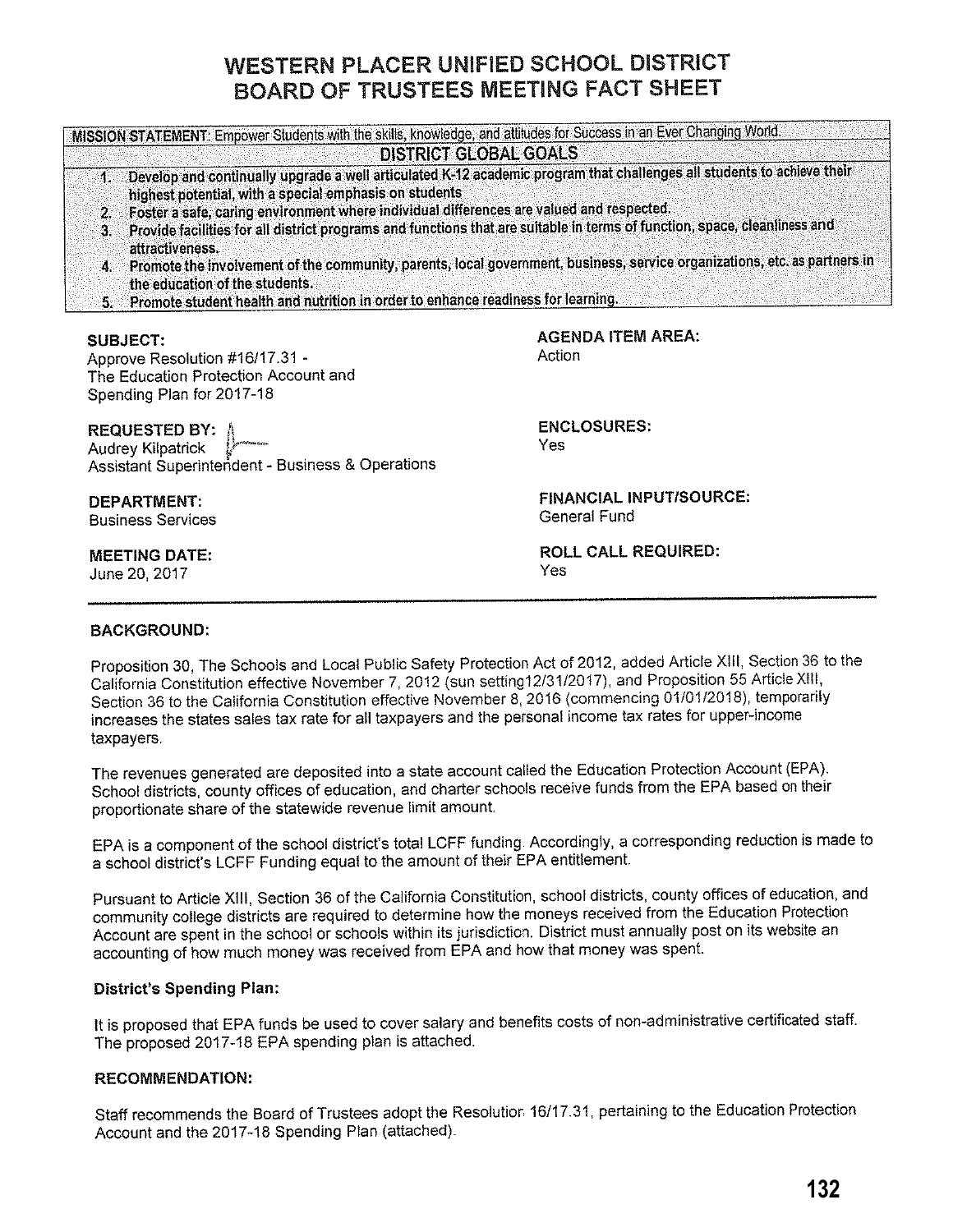# **WESTERN PLACER UNIFIED SCHOOL DISTRICT**

#### **RESOLUTION NO. 16/17.31**

#### **THE EDUCATION PROTECTION ACCOUNT**

# **RESOLUTION OF THE BOARD OF EDUCATION OF WESTERN PLACER UNIFIED SCHOOL DISTRICT REGARDING THE EDUCATION PROTECTION ACCOUNT - 2017-18**

WHEREAS, the voters approved Proposition 30 on November 6, 2012 and Proposition 55 on November 8, 2016;

WHEREAS, Proposition 30 added Article **XIII,** Section 36 to the California Constitution effective November 7, 2012 (sun setting12/31/2017), and Proposition 55 Article **XIII,** Section 36 to the California Constitution effective November 8, 2016 (commencing 01/01/2018);

WHEREAS, the provisions of Article **XIII,** Section 36(e) create in the state General Fund an Education Protection Account to receive and disburse the revenues derived from the incremental increases in taxes imposed by Article XIII, Section 36(f);

WHEREAS, before June 30<sup>th</sup> of each year, the Director of Finance shall estimate the total amount of additional revenues, less refunds that will be derived from the incremental increases in tax rates made pursuant to Article XIII, Section 36(f) that will be available for transfer into the Education Protection Account during the next fiscal year;

WHEREAS, if the sum determined by the State Controller is positive, the State Controller shall transfer the amount calculated into the Education Protection Account within ten days preceding the end of the fiscal year;

WHEREAS, all monies in the Education Protection Account are hereby continuously appropriated for the support of school districts, county offices of education, charter schools and community college districts;

WHEREAS, monies deposited in the Education Protection Account shall not be used to pay any costs incurred by the Legislature, the Governor or any agency of state government;

WHEREAS, a community college district, county office of education, school district, or charter school shall have the sole authority to determine how the monies received from the Education Protection Account are spent in the school or schools within its jurisdiction;

WHEREAS, the governing board of the district shall make the spending determinations with respect to monies received from the Education Protection Account in open session of a public meeting of the governing board;

WHEREAS, the monies received from the Education Protection Account shall not be used for salaries or benefits for administrators or any other administrative cost;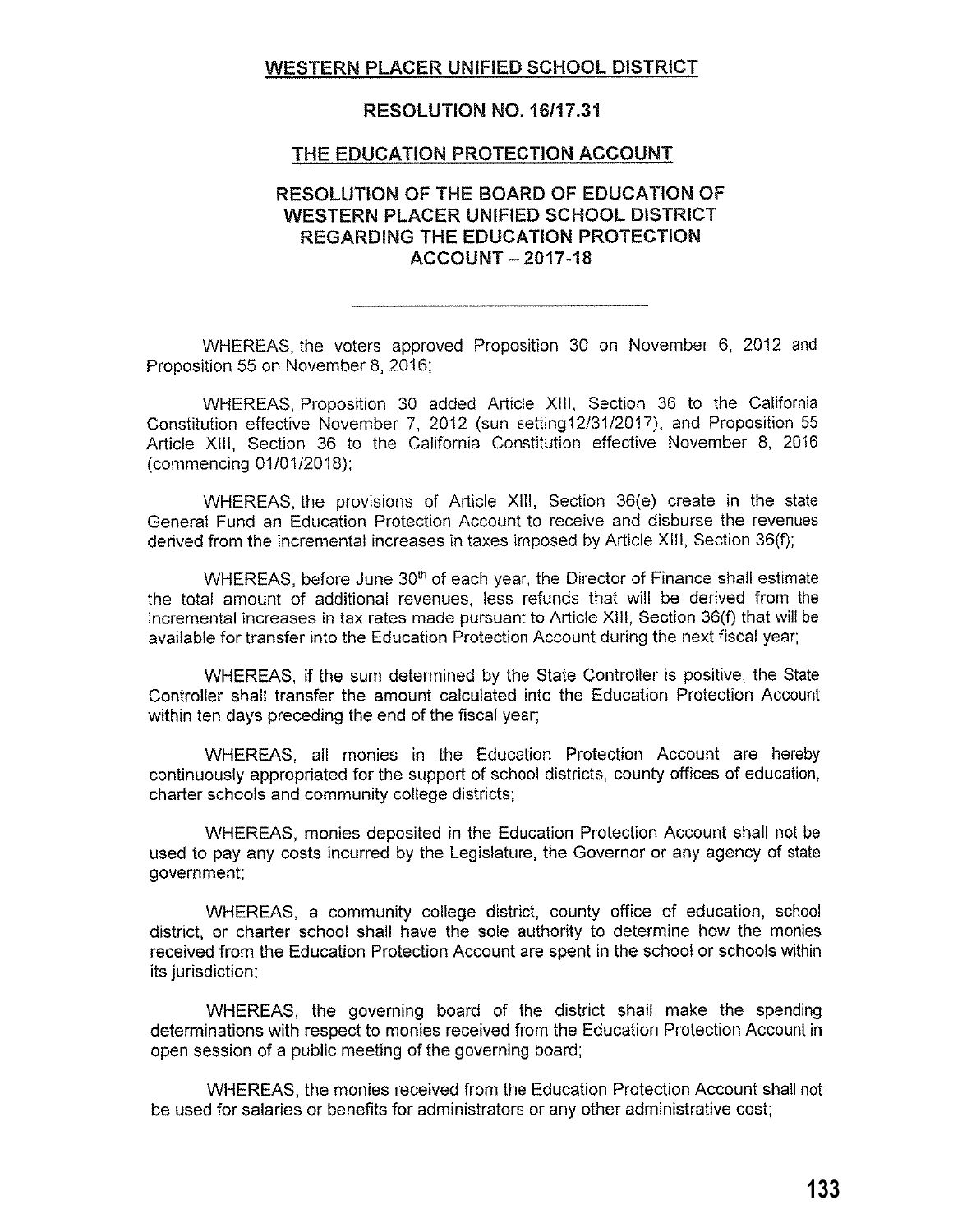WHEREAS, each community college district, county office of education, school district and charter school shall annually publish on its Internet website an accounting of how much money was received from the Education Protection Account and how that money was spent;

WHEREAS, the annual independent financial and compliance audit required of community college districts, county offices of education, school districts and charter schools shall ascertain and verify whether the funds provided from the Education Protection Account have been properly disbursed and expended as required by Article XIII, Section 36 of the California Constitution;

WHEREAS, expenses incurred by community college districts, county offices of education, school districts and charter schools to comply with the additional audit requirements of Article **XIII,** Section 36 may be paid with funding from the Education Protection Act and shall not be considered administrative costs for purposes of Article **XIII,** Section 36.

NOW, THEREFORE, IT IS HEREBY RESOLVED:

1. The monies received from the Education Protection Account shall be spent as required by Article XIII, Section 36 and the spending determinations on how the money will be spent shall be made in open session of a public meeting of the governing board of Western Placer Unified School District;

2. In compliance with Article XIII, Section 36(e), with the California Constitution, the governing board of the Western Placer Unified School District has determined to spend the monies received from the Education Protection Act as attached.

PASSED AND ADOPTED by the Board of Trustees of the Western Placer Unified School District this 20th day of June, 2017 , by the following vote:

AYES:

NOES:

ABSTENTIONS:

ABSENT:

## WESTERN PLACER UNIFIED SCHOOL DISTRICT

 $B_{\mathcal{U}}$ 

Paul Carras, President, Board of **Trustees** 

ATTEST:

Scott Leaman, Secretary Board of Trustees